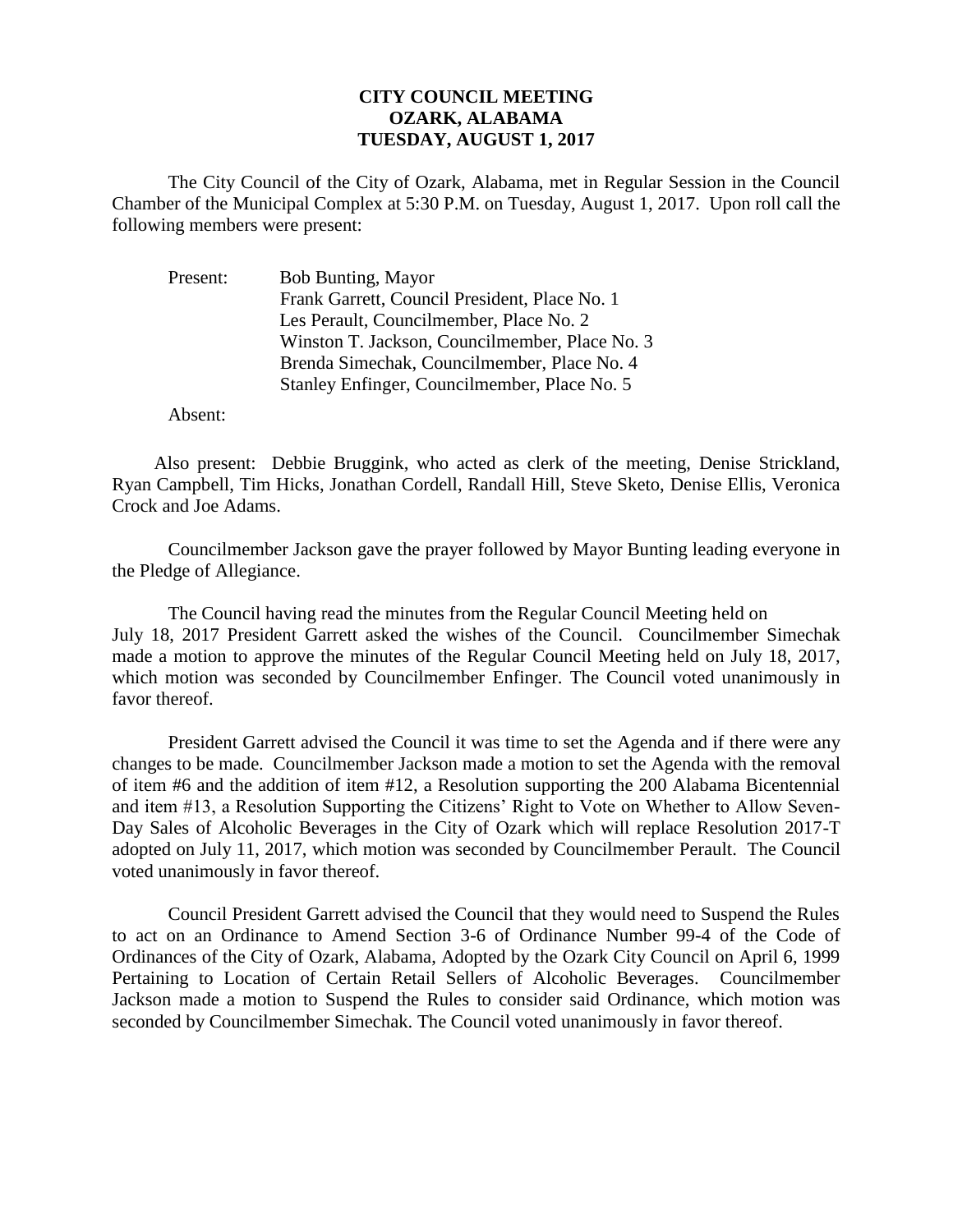Page 2 August 1, 2017

Councilmember Jackson made a motion to approve an Ordinance to Amend Section 3-6 of Ordinance Number 99-4 of the Code of Ordinances of the City of Ozark, Alabama, adopted by the Ozark City Council on April 6, 1999 Pertaining to Location of Certain Retail Sellers of Alcoholic Beverages and moved for its adoption, which motion was seconded by Councilmember Simechak. The Council voted unanimously in favor thereof.

Councilmember Perault introduced a Resolution Declaring Certain Properties with Excessive Weed Growth a Public Nuisance at 213 Valentine Street and Set a Public Hearing for September 5, 2017 at 5:00 PM and moved for its adoption, which motion was seconded by Councilmember Enfinger. The Council voted unanimously in favor thereof.

Councilmember Jackson introduced a Resolution Declaring Certain Properties with Excessive Weed Growth a Public Nuisance at 400 Don Circle and Set a Public Hearing for September 5, 2017 at 5:00 PM and moved for its adoption, which motion was seconded by Councilmember Perault. The Council voted unanimously in favor thereof.

Councilmember Enfinger introduced a Resolution Granting a One Time Lump Sum Payment for Retirees and Beneficiaries for the City of Ozark and moved for its adoption, which motion was seconded by Councilmember Jackson. The Council voted unanimously in favor thereof.

Councilmember Jackson introduced a Resolution Authorizing the Mayor to Execute an Economic Development Agreement with Difilippo's Pizza Pub, Inc. and moved for its adoption, which motion was seconded by Councilmember Perault. The Council voted unanimously in favor thereof.

Upon the Recommendation of Captain Hicks Councilmember Simechak made a motion to approve the First and Second Reading of Application 020-Restaurant Retail Liquor. Applicant: Blue Agave Mexican Restaurant and Taqueria LLC, D/B/A Blue Agave Mexican Restaurant, 950 North US 231, Ozark, AL 36360. Owner: Ninochka Rodriquez Duran, 325 Northwood Drive, Ozark, AL 36360, which motion was seconded by Councilmember Jackson. The Council voted unanimously in favor thereof.

Councilmember Perault introduced a Resolution supporting the 200 Bicentennial Celebration for the State of Alabama and moved for its adoption, which motion was seconded by Councilmember Jackson. The Council voted unanimously in favor thereof.

Councilmember Simechak introduced a Resolution Supporting the Citizens Right to Vote on Whether to Allow Seven-Day Sales of Alcoholic Beverages in the City of Ozark, replacing Resolution 2017-T adopted on July 11, 2017 and moved for its adoption, which motion was seconded by Councilmember Jackson. The Vote was Recorded as to Wit: Ayes: Councilmember Jackson, Councilmember Simechak, Councilmember Perault and Councilmember Garrett. Nays: Councilmember Enfinger. The Motion Carried.